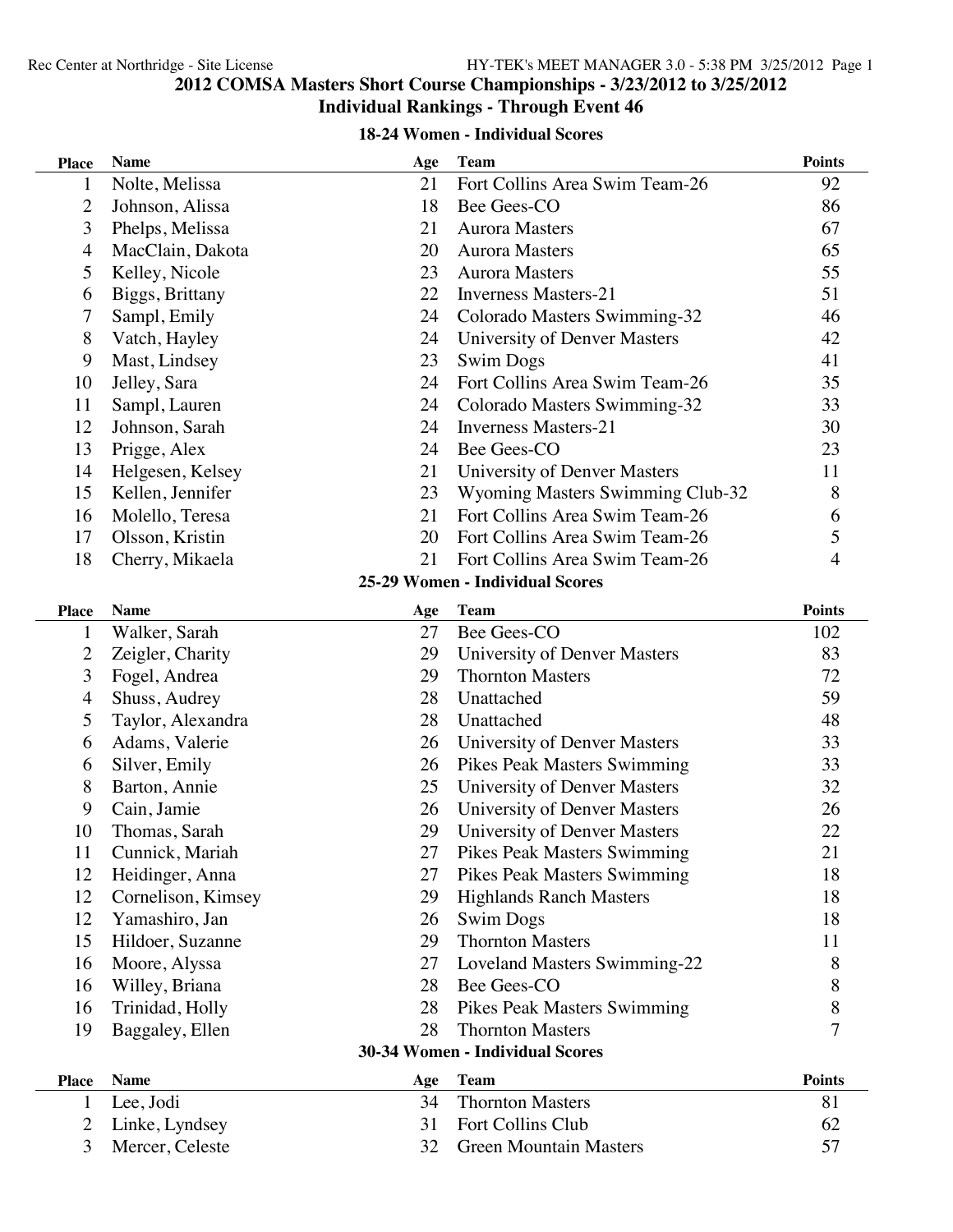### **COMSA Masters Short Course Championships - 3/23/2012 to 3/25/2012**

# **Individual Rankings - Through Event 46**

### **30-34 Women - Individual Scores**

| <b>Place</b>   | <b>Name</b>            | Age | <b>Team</b>                            | <b>Points</b>  |
|----------------|------------------------|-----|----------------------------------------|----------------|
| $\overline{4}$ | Catallo-Madruga, Marci | 33  | Mile High Masters                      | 52             |
| 5              | Szigeti, Florencia     | 30  | University of Denver Masters           | 48             |
| 6              | Stutzke, Crystal       | 31  | <b>Thornton Masters</b>                | 46             |
| 7              | Hlad, Becca            | 31  | Foothills Masters Swim Team-33         | 35             |
| 8              | Schweissing, Kristin   | 34  | <b>Aurora Masters</b>                  | 30             |
| 9              | Lavely, Jen            | 34  | Peak to Peak Masters                   | 18             |
| 9              | Fuller, Lacy           | 32  | Fort Collins Area Swim Team-26         | 18             |
| 11             | Jenkins, Jennifer      | 34  | Denver Athletic Club-38                | 14             |
| 12             | Ran, Hillary           | 30  | Unattached                             | 9              |
| 13             | Clemens, Tara          | 32  | <b>Thornton Masters</b>                | $\overline{4}$ |
|                |                        |     | 35-39 Women - Individual Scores        |                |
| <b>Place</b>   | <b>Name</b>            | Age | <b>Team</b>                            | <b>Points</b>  |
| $\mathbf{1}$   | Poshusta, Amy          | 37  | Bee Gees-CO                            | 81             |
| $\overline{2}$ | Fostvedt, Alishia      | 35  | <b>Aurora Masters</b>                  | 80             |
| 3              | Stearns, Stephanie     | 36  | Bee Gees-CO                            | 66             |
| 3              | Barker, Katherine      | 35  | University of Denver Masters           | 66             |
| 5              | Framke, Erin           | 38  | University of Denver Masters           | 58             |
| 6              | White, Crystal         | 38  | Bee Gees-CO                            | 57             |
| 7              | Kilgroe, Terri         | 35  | Unattached                             | 50             |
| 8              | Krhoun, Skye           | 39  | Unattached                             | 47             |
| 9              | Speckman, Channa       | 37  | <b>Inverness Masters-21</b>            | 41             |
| 10             | Schell, Kim            | 39  | <b>Thornton Masters</b>                | 37             |
| 11             | Collins, Margaret      | 35  | Cherry Creek Athletic Club             | 28             |
| 12             | Austin, Emily          | 39  | <b>Thornton Masters</b>                | 27             |
| 13             | Rachjaibun, Dawn       | 38  | Bee Gees-CO                            | 26             |
| 14             | Lull, Anna             | 37  | <b>Boulder Aquatic Masters-38</b>      | 22             |
| 15             | Maguire, Courtney      | 36  | Unattached                             | 19             |
| 16             | Stephen, Arlene        | 37  | Castle Rock Triathlon Club             | 14             |
| 17             | Early, Becky           | 38  | Bee Gees-CO                            | 11             |
|                |                        |     | <b>40-44 Women - Individual Scores</b> |                |
| <b>Place</b>   | <b>Name</b>            | Age | Team                                   | <b>Points</b>  |
| $\mathbf{1}$   | Quaratino, Aimee       | 41  | Jeffco Aquatic Masters-7               | 74             |
| 2              | Richardson, Kim        | 43  | <b>Fort Collins Club</b>               | 66             |
| 3              | DeHaven, Kathleen      | 40  | <b>Boulder Aquatic Masters-38</b>      | 64             |
| $\overline{4}$ | Vowles, Nicole         | 41  | <b>Thornton Masters</b>                | 54             |
| 5              | Broncucia, Stacy       | 43  | <b>Thornton Masters</b>                | 53             |
| 6              | Good, Tricia           | 40  | University of Denver Masters           | 47             |
| 7              | Moen, Teri             | 43  | <b>Swim Dogs</b>                       | 44             |
| 8              | Deacon, Lori           | 41  | University of Denver Masters           | 42             |
| 9              | Henault, Kerry         | 40  | <b>Thornton Masters</b>                | 41             |
| 10             | Seavall, Kelly         | 43  | <b>Inverness Masters-21</b>            | 29             |
| 11             | Howe, Dawn             | 40  | Colorado Masters Swimming-32           | 27             |
| 12             | Babson, Kristin        | 44  | <b>Swim Dogs</b>                       | 21             |
| 13             | Early, Sarah           | 40  | <b>Thornton Masters</b>                | 20             |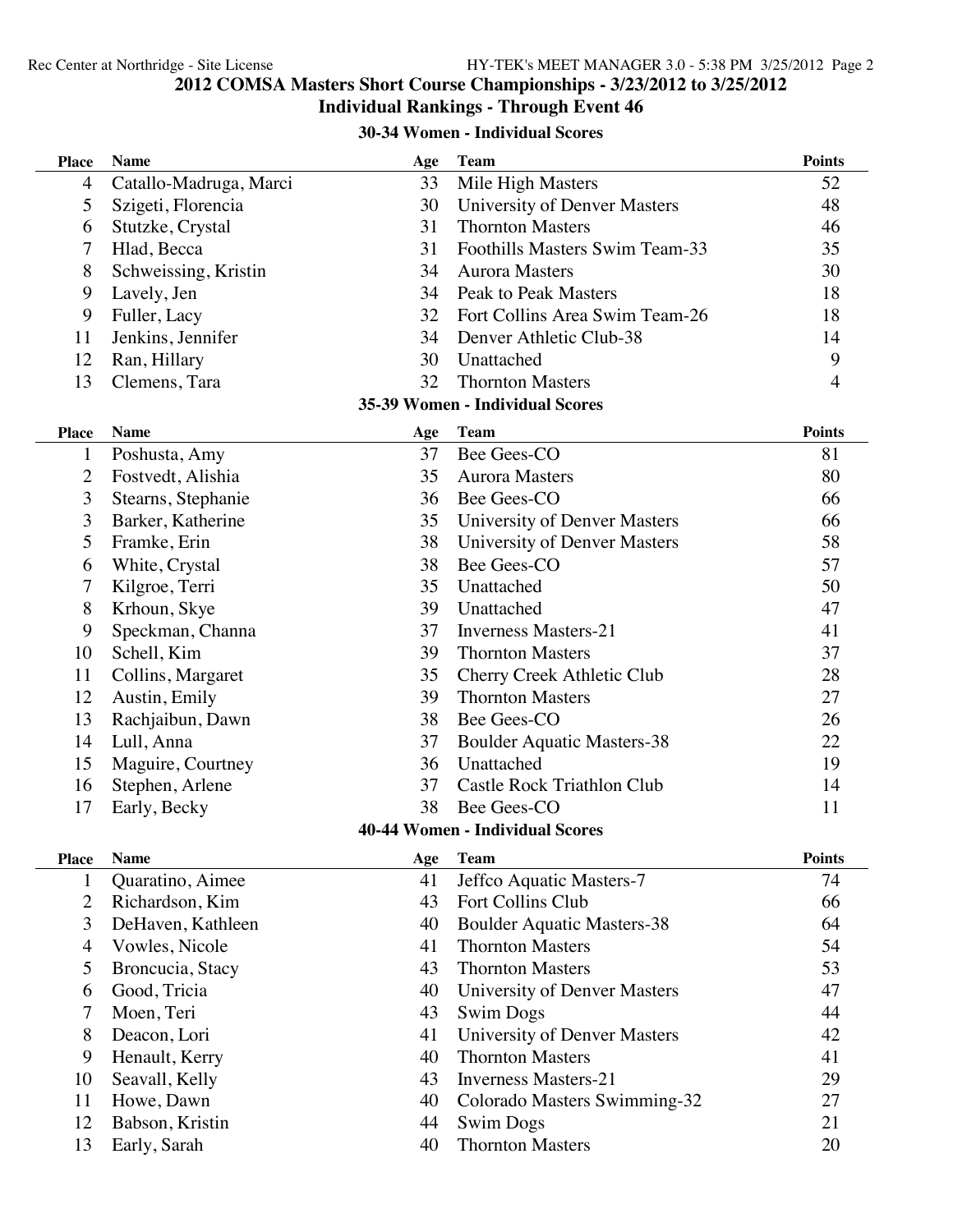### **COMSA Masters Short Course Championships - 3/23/2012 to 3/25/2012 Individual Rankings - Through Event 46**

| Thaividual Kankings - Through Event 40 |                      |     |                                        |                                            |  |  |
|----------------------------------------|----------------------|-----|----------------------------------------|--------------------------------------------|--|--|
| <b>Place</b>                           | <b>Name</b>          | Age | <b>Team</b>                            | <b>Points</b>                              |  |  |
| 14                                     | Graylin, Chelsea     | 42  | Bee Gees-CO                            | 16                                         |  |  |
| 15                                     | Mickelson, Justina   | 42  | <b>Thornton Masters</b>                | 13                                         |  |  |
| 16                                     | Castleberry, Laurie  | 40  | <b>Peak to Peak Masters</b>            | 12                                         |  |  |
| 16                                     | Sands, Amy           | 41  | Bee Gees-CO                            | 12                                         |  |  |
| 18                                     | Swanson, Gretchen    | 44  | University of Denver Masters           | 11                                         |  |  |
| 19                                     | McAfee, Karolyn      | 43  | <b>Castle Rock Triathlon Club</b>      | 10                                         |  |  |
| 19                                     | White, LeighAnn      | 42  | <b>Thornton Masters</b>                | 10                                         |  |  |
| 21                                     | Kovaka, Anna-Lisa    | 40  | Cherry Creek Athletic Club             | 9                                          |  |  |
| 22                                     | Christensen, Kelli   | 41  | Cherry Creek Athletic Club             | $\, 8$                                     |  |  |
| 23                                     | Penington, Pam       | 41  | <b>Thornton Masters</b>                | 5                                          |  |  |
| 24                                     | Law, Dee             | 40  | <b>Aurora Masters</b>                  |                                            |  |  |
| 24                                     | Mitchell, Melanie    | 40  | Cherry Creek Athletic Club             | $\begin{array}{c} 2 \\ 2 \\ 1 \end{array}$ |  |  |
| 26                                     | May, Kari            | 40  | Bee Gees-CO                            |                                            |  |  |
|                                        |                      |     | <b>45-49 Women - Individual Scores</b> |                                            |  |  |
| <b>Place</b>                           | <b>Name</b>          | Age | <b>Team</b>                            | <b>Points</b>                              |  |  |
| 1                                      | Vanderpoel, Nicole   | 47  | <b>Inverness Masters-21</b>            | 87                                         |  |  |
| 2                                      | Friedlander, Rebecca | 45  | <b>Swim Dogs</b>                       | 57                                         |  |  |
| 3                                      | Martin, Kimberly     | 47  | University of Denver Masters           | 53                                         |  |  |
| 4                                      | Sappey, Collette     | 47  | <b>Rocky Mountain Thunder Masters</b>  | 44                                         |  |  |
| 4                                      | Thilker, Lisa        | 46  | <b>Inverness Masters-21</b>            | 44                                         |  |  |
| 6                                      | Hagadorn, Heather    | 47  | Greenwood Athletic Club                | 42                                         |  |  |
| 6                                      | Sauls, Catherine     | 47  | <b>Thornton Masters</b>                | 42                                         |  |  |
| 8                                      | Potter, Kathryn      | 46  | <b>Green Mountain Masters</b>          | 40                                         |  |  |
| 9                                      | Dau, Janice          | 49  | University of Denver Masters           | 39                                         |  |  |
| 10                                     | Washburn, Lynette    | 48  | <b>Aurora Masters</b>                  | 37                                         |  |  |
| 11                                     | Rugar, Lisa          | 49  | <b>Rocky Mountain Thunder Masters</b>  | 32                                         |  |  |
| 11                                     | Clendenen, Karen     | 49  | Cherry Creek Athletic Club             | 32                                         |  |  |
| 11                                     | Andrie, Katherine    | 47  | <b>Aurora Masters</b>                  | 32                                         |  |  |
| 14                                     | Derr, Kirsten        | 47  | University of Denver Masters           | 31                                         |  |  |
| 14                                     | Scott-Kube, Anna     | 49  | <b>Boulder Aquatic Masters-38</b>      | 31                                         |  |  |
| 16                                     | Miller, Shelley      | 49  | <b>Thornton Masters</b>                | 26                                         |  |  |
| 16                                     | Meyer, Andrea        | 48  | <b>Boulder Aquatic Masters-38</b>      | 26                                         |  |  |
| 18                                     | Boileau, Ute         | 49  | <b>Rocky Mountain Thunder Masters</b>  | 25                                         |  |  |
| 19                                     | Von Der Lippe, Susan | 46  | Bee Gees-CO                            | 22                                         |  |  |
| 19                                     | Lee, Julie           | 46  | <b>Green Mountain Masters</b>          | 22                                         |  |  |
| 21                                     | Bershok, Rhonda      | 47  | <b>Aurora Masters</b>                  | 20                                         |  |  |
| 22                                     | Smith, Molly         | 47  | <b>Boulder Aquatic Masters-38</b>      | 19                                         |  |  |
| 23                                     | Johnson, Deanna      | 48  | <b>Highlands Ranch Masters</b>         | 18                                         |  |  |
| 24                                     | Johnston, Dana       | 49  | <b>Swim Dogs</b>                       | 17                                         |  |  |
| 25                                     | Przekwas, Julie      | 49  | <b>Aurora Masters</b>                  | 14                                         |  |  |
| 26                                     | Campbell, Ellen      | 48  | <b>Inverness Masters-21</b>            | 13                                         |  |  |
| 27                                     | Robinson, Dea        | 49  | South Suburban Finaddicts              | 6                                          |  |  |
| 27                                     | Walker, Laurie       | 47  | <b>Aurora Masters</b>                  | 6                                          |  |  |
| 29                                     | Sowell, Heather      | 47  | <b>Swim Dogs</b>                       | 5                                          |  |  |
| 30                                     | Dretzka, Jennifer    | 48  | <b>Thornton Masters</b>                | 3                                          |  |  |

Popish, Robyn 47 Jeffco Aquatic Masters-7 3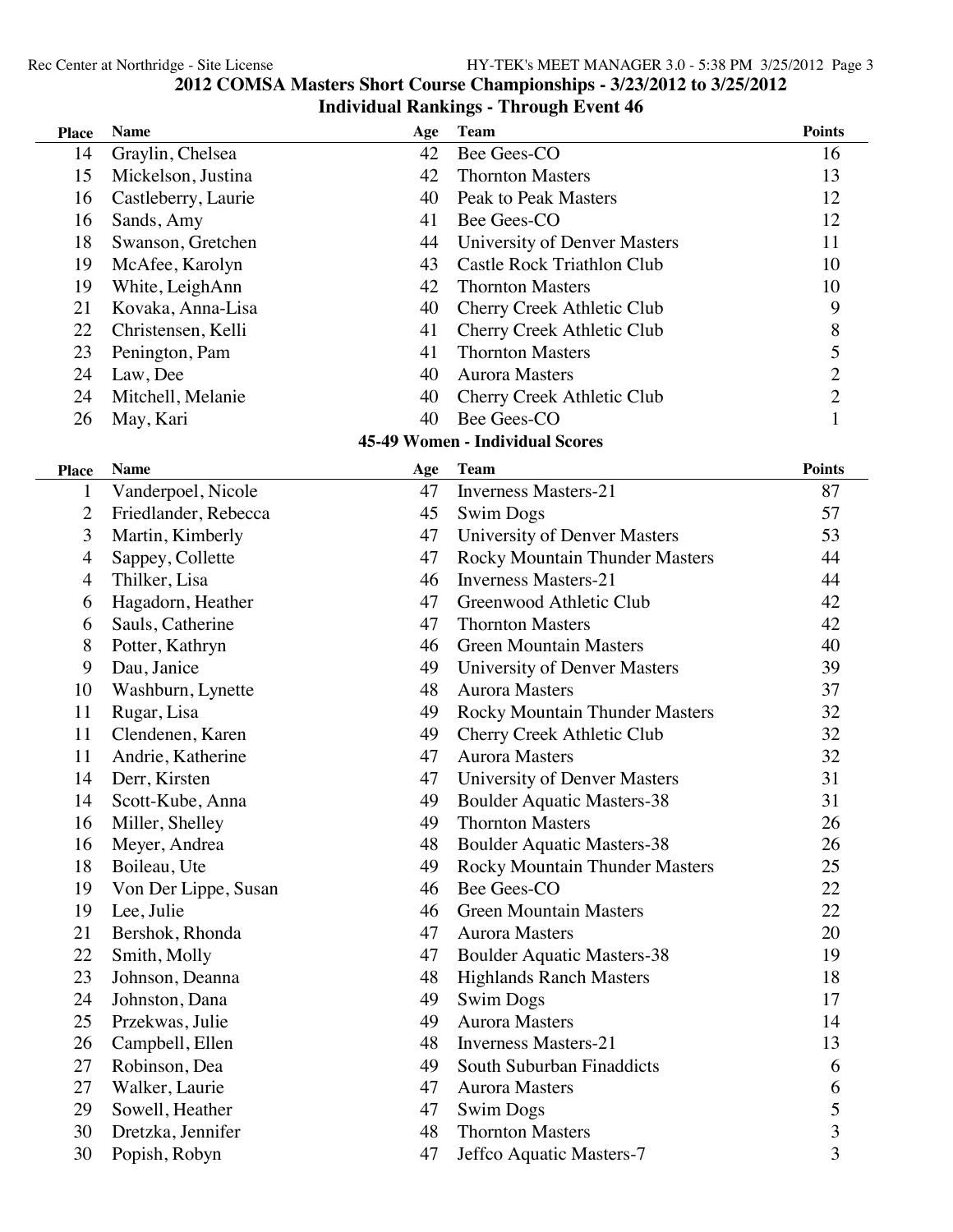# **COMSA Masters Short Course Championships - 3/23/2012 to 3/25/2012**

### **Individual Rankings - Through Event 46**

### **45-49 Women - Individual Scores**

| <b>Place</b>   | <b>Name</b>                     | Age | <b>Team</b>                       | <b>Points</b> |  |
|----------------|---------------------------------|-----|-----------------------------------|---------------|--|
| 30             | Finn, Sheila                    | 49  | <b>Aurora Masters</b>             | 3             |  |
|                | 50-54 Women - Individual Scores |     |                                   |               |  |
| <b>Place</b>   | <b>Name</b>                     | Age | <b>Team</b>                       | <b>Points</b> |  |
| 1              | Maleike, Corinna                | 51  | <b>Thornton Masters</b>           | 87            |  |
| $\overline{2}$ | Najjar, Ellie                   | 50  | University of Denver Masters      | 64            |  |
| 3              | Dullea, Melanie                 | 50  | South Suburban Finaddicts         | 59            |  |
| $\overline{4}$ | Tatnall, Suzy                   | 52  | <b>Highlands Ranch Masters</b>    | 51            |  |
| 5              | Garnier, Kathy                  | 51  | <b>Inverness Masters-21</b>       | 48            |  |
| 6              | Crouch, Kim                     | 50  | Bee Gees-CO                       | 42            |  |
| 7              | Nelson, Judy                    | 51  | <b>Highlands Ranch Masters</b>    | 38            |  |
| 7              | Sortwell, Andrea                | 52  | Bee Gees-CO                       | 38            |  |
| 9              | Nolte, Susan                    | 50  | <b>Inverness Masters-21</b>       | 35            |  |
| 10             | Stokoe, Jeanne                  | 50  | <b>Thornton Masters</b>           | 34            |  |
| 11             | Craft, Carol                    | 50  | <b>Thornton Masters</b>           | 30            |  |
| 12             | Beach, Cathy                    | 54  | Castle Rock Triathlon Club        | 29            |  |
| 13             | Whitman-Zai, Julie              | 52  | <b>Castle Rock Triathlon Club</b> | 24            |  |
| 13             | Coyne, Loni                     | 54  | Squid Swim Team-32                | 24            |  |
| 15             | Kauffman, Barbara               | 50  | <b>Thornton Masters</b>           | 22            |  |
| 16             | Hughes, Cindy                   | 51  | Mile High Masters                 | 20            |  |
| 17             | Townley, Antoinette             | 51  | <b>Thornton Masters</b>           | 19            |  |
| 18             | Francis, Kathy                  | 52  | 24 Hour Fitness                   | 13            |  |
| 19             | Mable, Lori                     | 53  | <b>Aurora Masters</b>             | 6             |  |
| 20             | Harris, Lisa                    | 50  | Cherry Creek Athletic Club        | 5             |  |
|                |                                 |     | 55-59 Women - Individual Scores   |               |  |
| <b>Place</b>   | <b>Name</b>                     | Age | Team                              | <b>Points</b> |  |
| 1              | Rosener, Karen                  | 58  | Fort Collins Club                 | 66            |  |
| 2              | Pyle, Rebecca                   | 56  | South Suburban Finaddicts         | 55            |  |
| 3              | Yoder, Margie                   | 59  | University of Denver Masters      | 51            |  |
| 4              | Bennett, Aimee                  | 55  | South Suburban Finaddicts         | 45            |  |
| 5              | Slavec, Deborah                 | 58  | <b>Highlands Ranch Masters</b>    | 38            |  |
| 6              | Laney, Judith                   | 59  | University of Denver Masters      | 33            |  |
| 7              | Costello, Debbie                | 56  | <b>Castle Rock Triathlon Club</b> | 27            |  |
|                | 60-64 Women - Individual Scores |     |                                   |               |  |
| <b>Place</b>   | <b>Name</b>                     | Age | <b>Team</b>                       | <b>Points</b> |  |
| 1              | Young, Lydia                    | 63  | Unattached                        | 96            |  |
| 2              | Shaffer, Cynthia                | 61  | <b>Boulder Aquatic Masters-38</b> | 88            |  |
| 3              | De Marie, Mary-Jeanne           | 60  | <b>Aurora Masters</b>             | 57            |  |
| $\overline{4}$ | Panos, Angie                    | 62  | Cherry Creek Athletic Club        | 46            |  |
| 5              | Noble, Ann                      | 64  | Cherry Creek Athletic Club        | 44            |  |
| 6              | Hashimoto, Christine            | 64  | <b>Inverness Masters-21</b>       | 41            |  |
| 7              | Fouts, Susan                    | 61  | South Suburban Finaddicts         | 33            |  |
| 8              | Myers, Joan                     | 60  | <b>Thornton Masters</b>           | 31            |  |
| 9              | Rowe, Christine                 | 60  | <b>Aurora Masters</b>             | 24            |  |
| 10             | Hall, Barbara                   | 60  | <b>Highlands Ranch Masters</b>    | 18            |  |